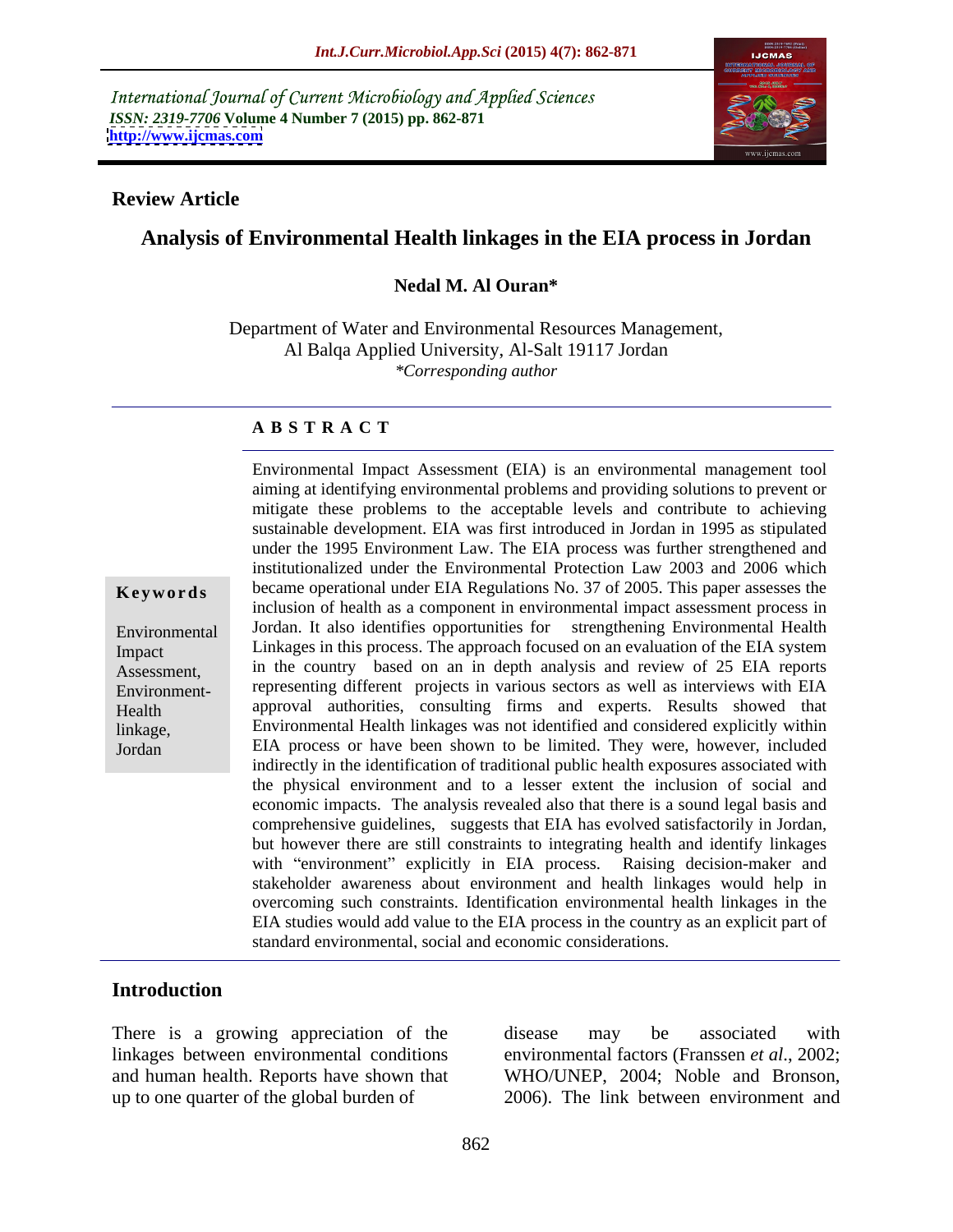health is complex and multidirectional. adolescents from birth to 19 years of age, hazards to human health as well as a source This accounts for 34% of deaths from all providing food, water and oxygen, and a

Degradation of environmental resources and "sustainability". This has become accepted conditions in turn has consequences for as an essential feature of development if the human health. This may include respiratory aim of increased well-being and greater diseases from poor housing; diarrheal equity in fulfilling basic needs is to be met diseases from poor water supply and for this and future generations (WHO, 1997; sanitation; respiratory disease due to air pollution from transport, energy, and in order to predict environmental impacts of industry; contamination of the food chain any development activity and to provide an from air and water pollution and poor opportunity to mitigate against negative storage of food; accidents; and injuries, impacts and enhance positive impacts, the illness, and deaths from extreme weather environmental impact assessment (EIA) events, climate change and ozone depletion.

of age seem to bear the largest disease due to environmental risks seems to major economic development *et al.,* 1999; WHO, 1997). A summary of Sustainable Development," which was the development assessment is receiving World Health Organization's contribution to increased attention from EIA and health the 5-year anniversary of the Rio Earth

WHO European Region: 100 000 deaths and 6 million years of healthy life lost (or  $DALYs<sup>1</sup>$  ever year, in children and **Environmental Health Linkages: the** 

Environment can be seen in both a negative are caused by outdoor and indoor air and positive senses; as a source of threats or pollution, unsafe water, lead and injuries. range of other ecological functions and in this age group :(WHO, 2004). The need to services that help sustain our lives.  $\sim$  avoid adverse impacts and to ensure long-This accounts for 34% of deaths from all causes and 25% of DALYs from all causes term benefits led to the concept of Haines and Cassels, 2004 ). Therefore, and procedure was developed.

25-33% of the global burden of disease can In 1982, the World Health Assembly be attributed to environmental risk factors adopted a resolution which recommended (Smith *et al.*, 1999). Children under 5 years that "environmental health and health environmental burden, and the portion of developed prior to the implementation of all decrease with economic development (Smith projects,(WHO, 1987). One of the main these estimates first appeared in the 1997 strengthen health and safety considerations report, "Health and Environment in in EIA. The inclusion of health impacts in Summit. organizations including World Health In a first attempt to assess the overall impact environment Program (UNEP), (WHO, of the environment on child health in the 1997; Banken ,1999; Noble and Bronson, impact studies" should be carried out and major economic development purposed for such resolution was to development assessment is receiving increased attention from EIA and health practitioners as well as international Organizations (WHO) and United Nations 2006; Harris *et al.,* 2007c).

# ) ever year, in children and **Environmental Health Linkages: the International Efforts**

Although there are several relevant international environmental and health policy initiatives (e.g. The European Charter

 $\frac{1}{1}$  or the line of  $\mathbb{R}^{1}$  and  $\mathbb{R}^{1}$  and  $\mathbb{R}^{1}$  and  $\mathbb{R}^{1}$  and  $\mathbb{R}^{1}$  and  $\mathbb{R}^{1}$  and  $\mathbb{R}^{1}$  and  $\mathbb{R}^{1}$  and  $\mathbb{R}^{1}$  and  $\mathbb{R}^{1}$  and  $\mathbb{R}^{1}$  and  $\mathbb{R}^{1}$  and  $\mathbb$ (Disability-adjusted life years (DALYs) are a comprehensive measure of health effects. For a given cause, DALYs are calculated to include both years of life lived with disability and years of life lost (deaths).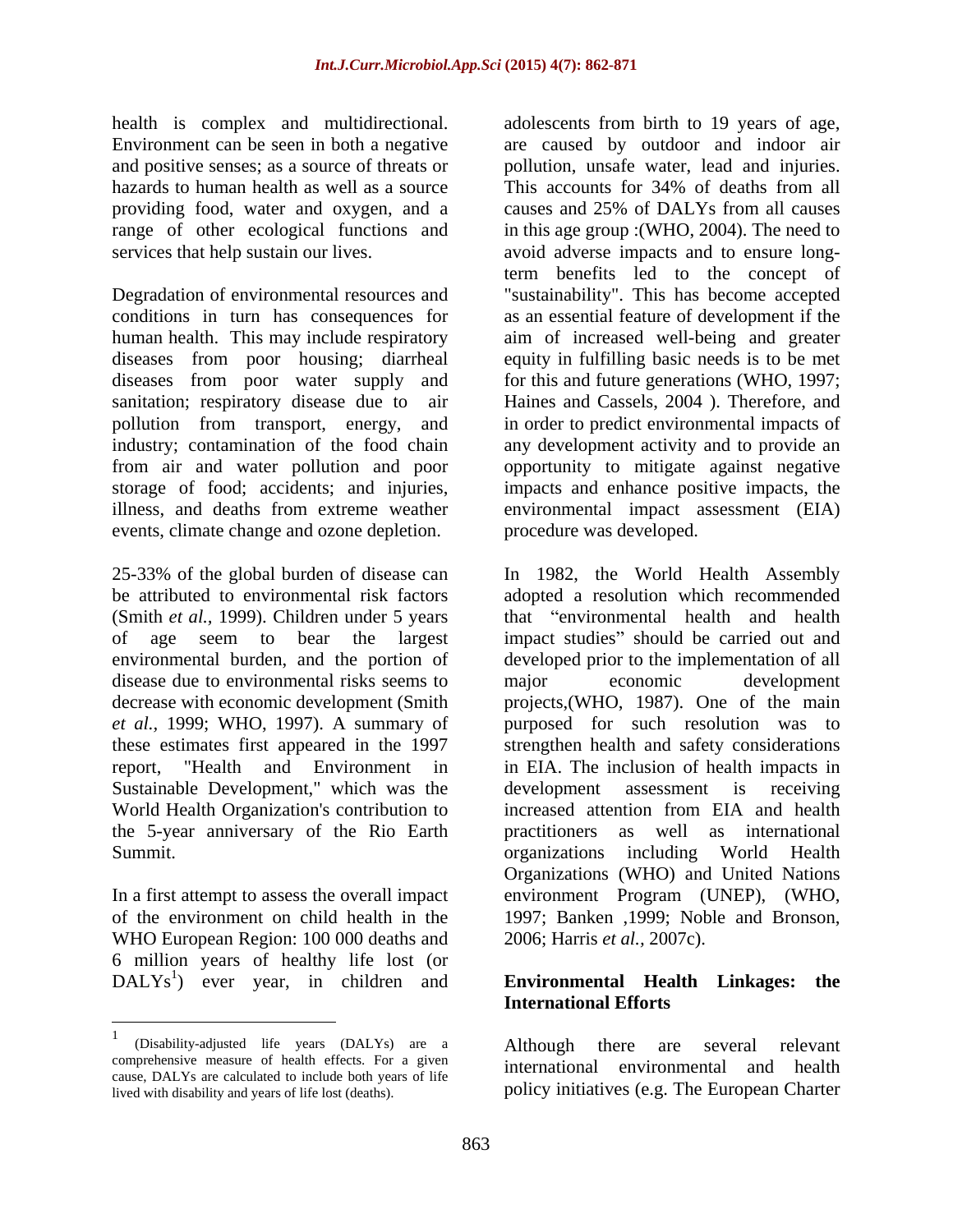on Environment and Health, 1990) that have contribute pertinent environmental 1999). However, considerable work in this area has been done recently by the WHO (UNEP). They jointly launched the Health

HELI is a global effort to promote and measures". facilitate action in developing countries to reduce environmental threats to human health, in support of sustainable 1960s (Petts, 1999a), and currently there are development objectives. HELI supports a many countries that are applying this more coherent approach to valuing the assessment and management tool. EIAs are services that ecosystems provide to human supposed to take into account impacts on a health as part of decision-making processes. range of variables such as biodiversity, In other words it identifies ways of integrating environment and health climatic factors, material assets, cultural, considerations into decision-making. architectural and archaeological heritage, According to HELI, environmental hazards landscape and human health (El-Fadl and El are responsible for an estimated 25% of the Fadel, 2004). An EIA provides information total burden of disease worldwide, and that can be used by decision makers to nearly 35% in regions such as sub-Saharan determine whether or not a development or

and environment linkages as integral to be perceived as being environmentally economic development and supports acceptable. valuation of ecosystem 'services' to human and energy sources, and generally healthy living and working environments.

Environmental impact assessment (EIA) is one method of safeguarding the environment • To examine development options from adverse impacts of development available and select the most appropriate; projects. An EIA can be defined as: "a To identify and predict the significance

been adopted during the last 20 years, a few information to project or program decision of them have discussed the role of health in making. In doing so, it attempts to predict or EA (Davies and Sadler, 1997; Banken, measure the environmental effects of and United Nations Environment Program ameliorating those effects." (Beanlands and and Environment Linkages Initiative (HELI) defined EIA as: "an instrument to identify at the 2002 World Summit on Sustainable and assess the potential environmental Development (WSSD), (WHO/UNEP, impacts of a proposed project, evaluate 2004). 2004). contribute pertinent environmental specific human activities or do both, and to investigate and propose means of Duinker 1983). World Bank (1991) has alternatives, and design appropriate mitigation, management, and monitoring measures".

Africa. project conforms with statutory national and HELI encourages countries to address health international requirements or is simply The EIA process formally emerged in the population, fauna, flora, soil, water, air, perceived as being environmentally acceptable.

health and well-being, these services ranging The Environmental Impact Assessment from climate regulation to (EIA) procedure is a management and provision/replenishment of air, water, food planning tool designed to assist in the **Environmental Impact Assessment (EIA)** Objectives of the EIA procedure can be identification of the best development options, allowing for responsible consideration of the environment. summarized as:  $\blacksquare$ 

- To examine development options
- process or set of activities designed to of any adverse environmental impact;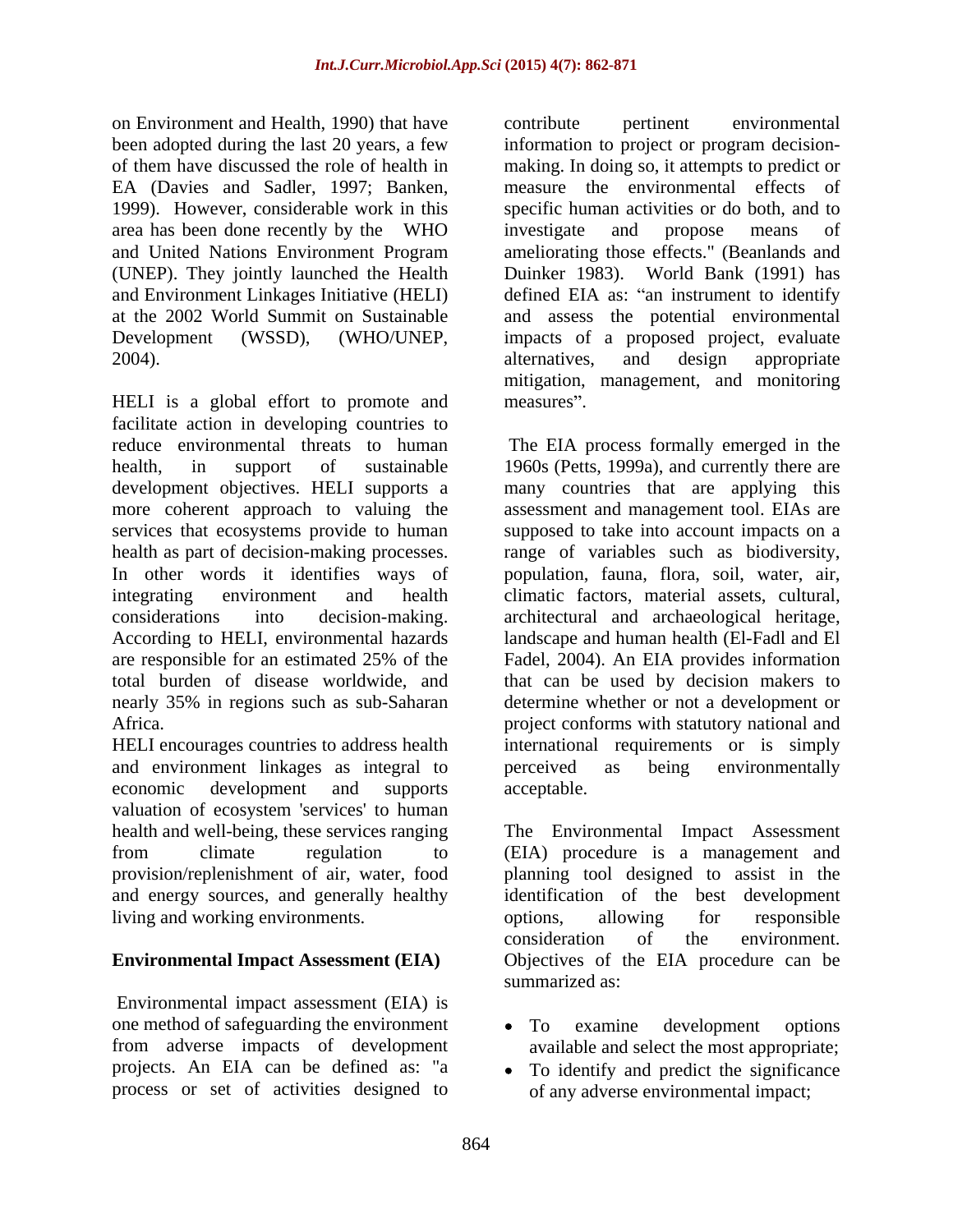- To identify and incorporate into the project appropriate mitigation measures;
- 
- To reveal positive and negative effects of the project that could have a significant impact on the environment, natural resources and society.

At international level, conventions place specific environmental impact management requirements and obligations on the parties (signatories) in complying with the aims and objectives of these conventions (Table 1).

The Environment Protection Law No. 12 of 1995 (Article 15) was the first legal basis that introduced the EIA procedure in the country. Currently, EIA is being the changing circumstances and conditions implemented through regulation No. of life. Interactions between environmental  $37/2006$  and its five annexes, which were conditions and health impacts are enacted in response to Environment Protection Law No.1 of 2003 and and effect. Environmental hazards and subsequently to law No. 52 of 2006. This regulation empowered the Ministry of Environment to develop procedures and measures for EIA. According to the same regulation, the ministry is responsible for administering the EIA system (to arrange for screening, control and follow up on the EIA process and its implementation), and for hazards and global environmental change as coordinating the licensing of development well as unsustainable patterns of coordinating the licensing of development activities. Early EIA studies (prior 2003) were conducted on an ad hoc basis, primarily under the requirements of international donor agencies, and there were no guidelines, regulations and standards<br>subsequential assessment (EA) has evolved<br>overning the EIA process. This situation into an institutionalized process for governing the EIA process. This situation was reversed with the enactment of identifying, assessing and mitigating the subsequent environmental laws and there **potential** environmental effects of subsequent environmental laws and there was a remarkable progress since 2003 in order to institutionalize the EIA system in decision makers. Since the 1970s, the scope Jordan and since then, Ministry of of EA has broadened considerably to include

To determine effective monitoring EIA reports annually. The EIA procedure in programs of compliance and Jordan (Table 3) is similar to the standard environmental impact; procedure usually followed in many other Environment in Jordan processes in average 1000 applications for screening and 15-20 countries, where it routinely starts with screening and ending with the approval of the EIA study.

# **Health and EIA**

**EIA in Jordan** have improved during the last 25 years, it is Health is defined by WHO in  $1947$  as "a state of complete physical, mental and social well-being and not merely the absence of disease or infirmity", (Saracci, 1997). Perspectives on and knowledge about health now generally accepted that health is much more than the absence of disease and includes social and psychological well being, as well as the capacity to respond to the changing circumstances and conditions of life. Interactions between environmental conditions and health impacts are characterized by multiple pathways of cause and effect. Environmental hazards and related illnesses kill millions globally every year, (Fig. 1), (WHO/UNEP 2004).

> Much of the environmental disease burden is attributable to a few key risks. Those include unsafe water and sanitation, vector-borne disease, indoor smoke from solid fuels, toxic hazards and global environmental change as well as unsustainable patterns of development that contribute to air pollution, traffic injury and other forms of urban environmental degradation, (WHO, 2002; WHO/UNEP 2004). Over the last 25 years, environmental assessment (EA) has evolved into an institutionalized process for identifying, assessing and mitigating the potential environmental effects of development projects and for informing decision makers. Since the 1970s, the scope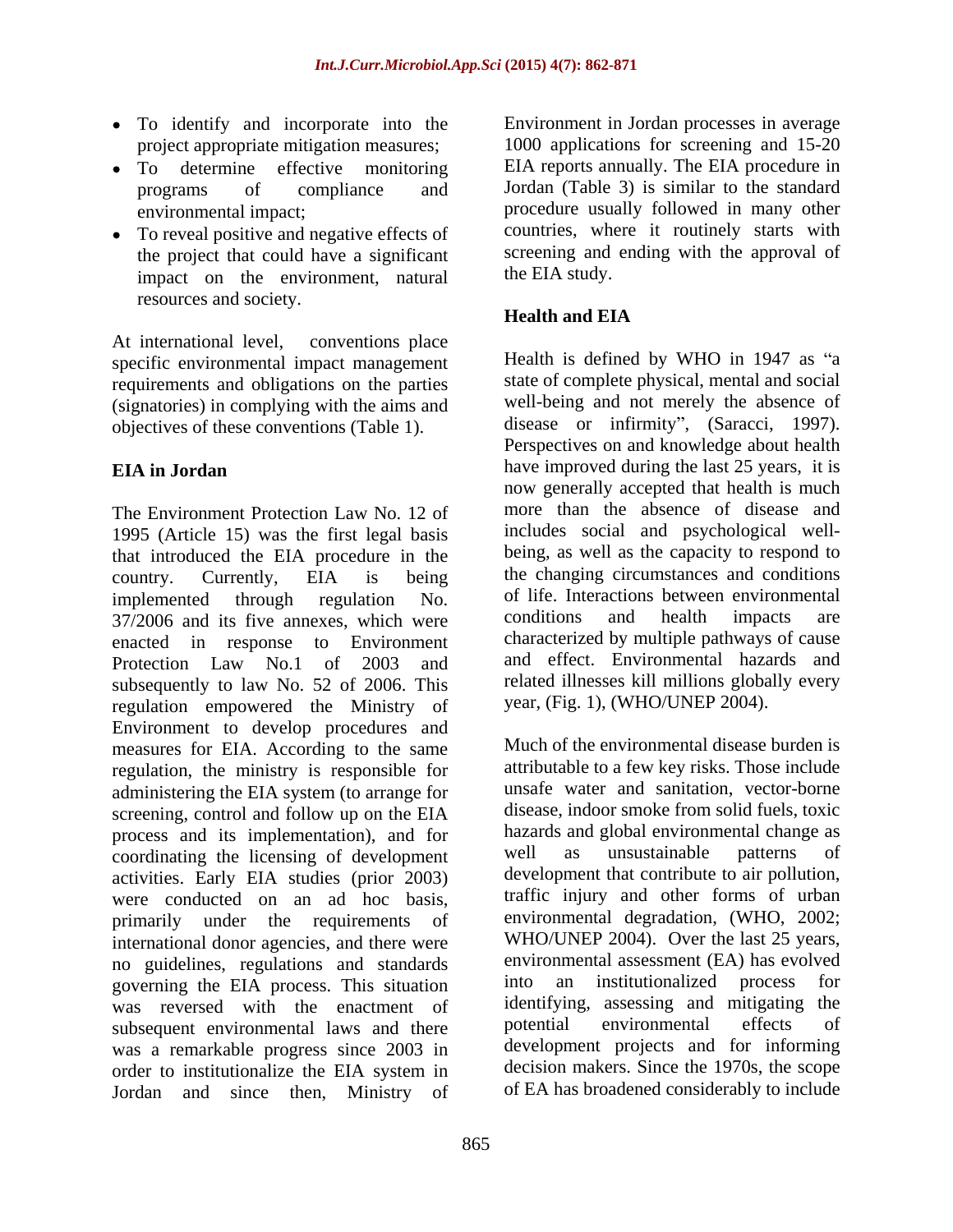related health and other social assessment process in Jordan. It also documented (e.g., Martin, 1986; Giroult, review the content of EIA reports in

Health in the EIA context is defined as a linkages. A mixed method was used to reasons (Kemm, 2000; Steinemann, 2000; McCaig, 2005). EIAs potentially cover a construction, mining projects, coastal impacts (Davies and Sadler, 1997; Bhatia

used process for assessing the adverse EIA and the integration of human health projects in many countries, recent as well as earlier studies identified health impact assessment as area that are insufficiently **Results and Discussion** considered or inadequately treated in EIA health and safety assessments and do not

considerations. Often, however, health identifies and discusses opportunities for aspects are inconsistently or partly strengthening Environmental Health addressed in EA processes and the need for Linkages in this process. The present paper a more systematic approach has been well represents the first attempt to study and 1988; Ewan *et al.,* 1993). Jordan with regard to their comprehensive status of general physical, mental and social accomplish the present work. First, an in well-being and not merely a long lifetime or depth qualitative descriptive analysis and the absence of a disease or infirmity (WHO, review of 25 EIA reports representing 1992). The interest in integration health different projects and developments in aspects into EIA is attributed to several varioussectors (e.g. tourist projects and wide range of negative and positive health development, fertilizer plants and other and Wernham, 2008) and it is a regulatory aim of this step is to evaluate the existing requirement and provides a potentially EIA system in Jordan, in addition to assess powerful mechanism for addressing key perspectives and approaches to include environmental/social/health impacts (Davies health considerations as an integral part of and Sadler, 1997; Harris *et al.,* 2007b; the EA process. Second, interviews with Bhatia and Wernham, 2008; Harris *et al.,* EIA approval authorities, consulting firms 2009). and experts to get their feedback and **Materials and Methods** human health integration. This has been Although EIA has evolved into a widely- the international literature on best practice in environmental effects of development considerations into EIA (approaches and strengthening Environmental Health review the content of EIA reports in coverage of health and environment linkages. A mixed method was used to facilities, cement factories, road construction, mining projects, coastal industrial facilities) was undertaken. The comments on the on the state of practice of supplemented by a comprehensive review of EIA and the integration of human health methods).

# **Results and Discussion**

(e.g. (Harris *et al,* 2009Franssen *et al.,* Currently, Jordan has no specific guidance 2002, International Study of the that describes the country's regulatory Effectiveness of Environmental Assessment, framework for including health in EA, as 1996 ). It has been estimated that between well as procedures and methods for public 90 and 95% of all EAs lack appropriate participation. The outputs of the present involve health expertise (Steinemann, 2000). addressed in all projects (EIAs) reviewed The purpose of this paper is to examine and element in the process, but however this was review the linkages between health and mainly prior to approval of the EIA and to a environment i.e. the inclusion of health as a less extent during the monitoring stage (i.e. component in environmental impact work show that "health" is already and was also recognized as an important post-approval). Furthermore, results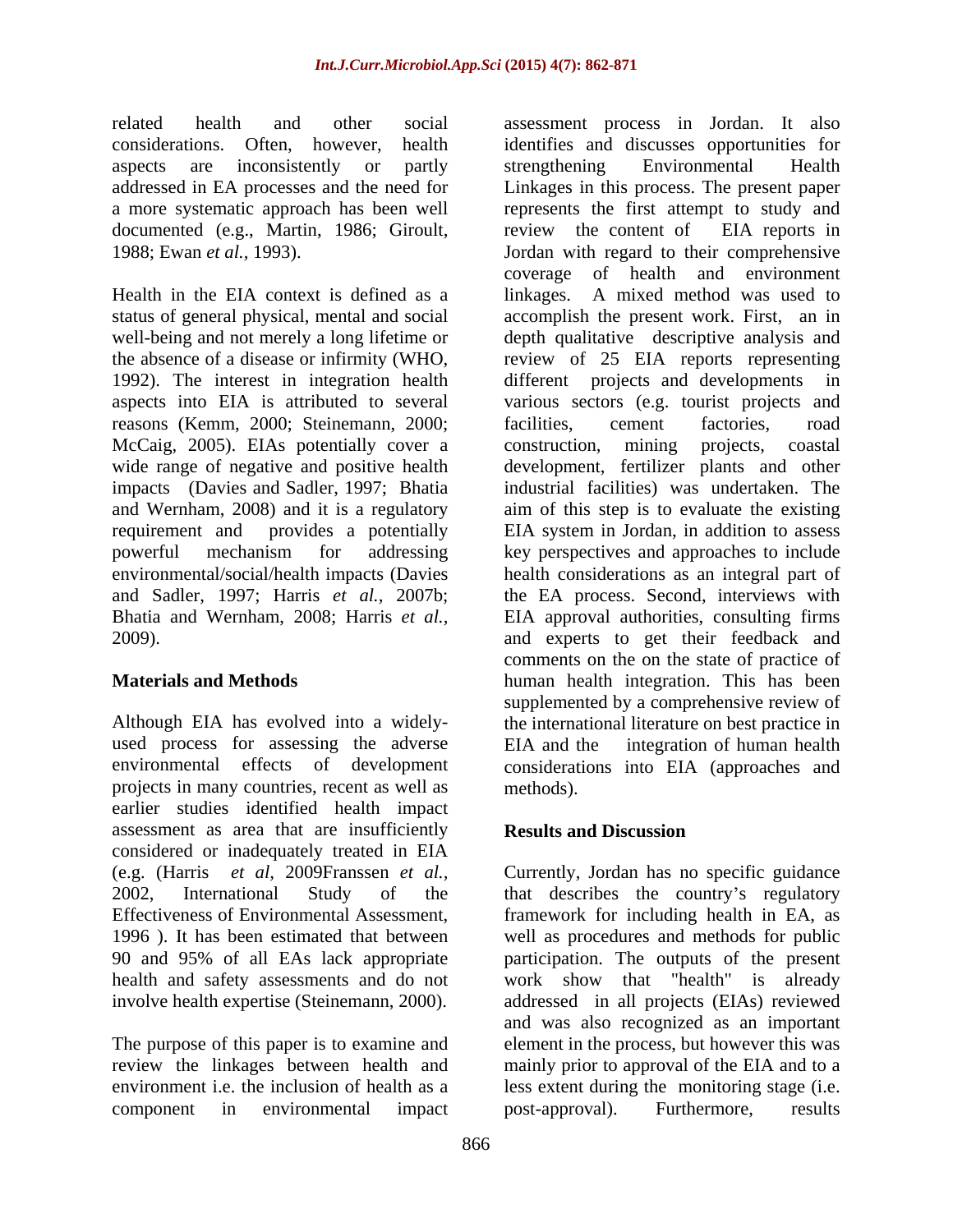indicated that the focus in these EIAs was Potte, 2004, Noble and Bronson, 2006; mainly made on the physical components of health and health impacts due to physical

It was noted also that approaches and Organization, the World Bank and the procedures used for that are to some extent European Union have requirements or not appropriate and consistent. Interviews framework for the potential health effects of with EIA practitioners and officials from the projects to be considered as part of EA, concerned authorities indicated that (UNECE, 2007). However, if Jordan is to requirements and key challenges to a well- develop such a framework, several issues developed integration include: should be taken into considerations, *inter* 

- 
- Lack of an appropriate/or limited coordination with the health concerned
- framework and guidance for health
- No common and specific scope of the health issues that should be considered in

Another observation based on the EIAs reviewed is that consideration of health issues in EIA, when it does occur, has usually been limited to the level of baseline studies and impact prediction.

However, reviews of EIAs in several countries show that coverage of human health aspects in EIAs still tends to be limited and there is a lack of a systematic approach or methodology (Franssen *et al.*, as al leader in applying EIA in the region and compatible-with some moderate gaps-<br>2002 McCaig 2005 Harris *et al.* 2007c and compatible-with some moderate gaps-2002, McCaig, 2005, Harris *et al*, 2007c, and compatible-with some moderate gaps-<br>Bhatia and Wernham, 2008, Harris *et al*, <sup>2009</sup> with the World Bank and the European EU 2009). But however several studies and <sup>1</sup> reports on the status of health in EA, suggested that health concerns started at least to receive international attention in EA requirements of the EIA practices. practice (Steinemann, 2000, Mahoney and

environmental changes, and less focus was prepared guidance on the health component made on the other aspects of health e.g. of EA e.g. Canada and Belgium, (Noble and social aspects. BRONSON, 2005). A few international Lack of common understanding of the "health" , "impact" as well as to agree upon scope of health; the scope of health effects to be assessed as Bhatia and Wernham, 2008). On the other hand and to date, few countries have agencies also, including the World Health projects to be considered as part of EA, *alia.;* agree upon an explicit definitions of part of the EIA process

institutions; Identification of the environment-health Lack of the necessary legislative linkages in development projects and integration; and in case it is been considered integration; the EIA process. process, because this is in turns require programs in Jordan does not necessarily appropriately-the need of a separate and independent health impact assessment (HIA) specific legislative and institutional framework. Furthermore, the effective integration of health in EIA process will ensure environmental and health protection through a "cost effectiveness" process (i.e. by minimizing the cost and efforts of conducting a separate HIA for both the project proponent and the authority).

> It should be mentioned here that since the Jordanian EIA system has been recognized as al leader in applying EIA in the region and compatible-with some moderate gaps- with the World Bank and the European EU requirements, (World Bank, 2009), the quality of effective integration will not be affected by the existing features and requirements of the EIA practices..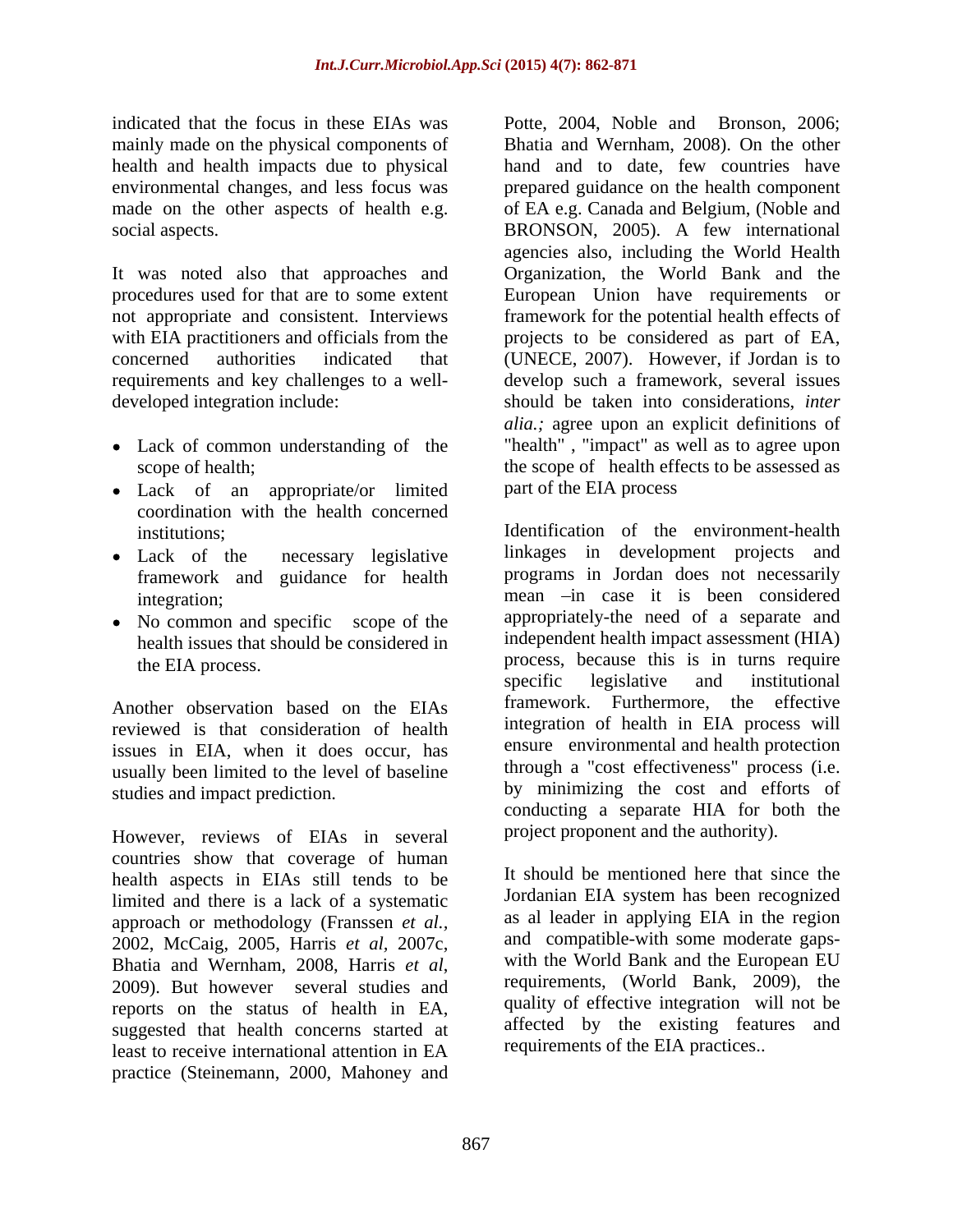| <b>Key Instrument/Event</b>         | <b>Requirements/Outcome</b>                           |
|-------------------------------------|-------------------------------------------------------|
| Rio Declaration on Environment      | Calls for use of EIA as an instrument of national     |
| and Development                     | decision-making (Principle 17); other principles also |
|                                     | relevant to EIA practice (e.g. Principle 15 on the    |
|                                     | application of the precautionary approach).           |
| UN Conventions on Climate           | Cite EIA as an implementing mechanism (Articles 4     |
| Change and Biological Diversity     | and 14 respectively refer)                            |
| (1992)                              |                                                       |
| <b>UNECE</b> (or Espoo) Convention  | Entered into force in 1997 as the first EIA-specific  |
| on EIA in a Transboundary           | international treaty.                                 |
| Context (1991)                      |                                                       |
| Doha Ministerial Declaration        | Encourages countries to share expertise and           |
|                                     | experience with Members wishing to perform            |
|                                     | environmental reviews at the national level           |
|                                     | (November 2001).                                      |
| <b>UNECE</b> (or Aarhus) Convention | Covers the decisions at the level of projects and     |
| on Access to Information, Public    | plans, programs and policies and, by extension,       |
| Participation in Decision Making    | applies to EIA and SEA (Articles 6 and 7)             |
| and Access to Justice in            | respectively refer).                                  |
| <b>Environmental Matters (1998)</b> |                                                       |

**Table.1** Example on the key international developments in EIA during the last 15 years

**Fig.1** Estimated proportion of total disease burden caused by environmental risk factors, by region of the world (WHO and UNEP, 2004)

# C  $\circ$ Environmental burden of disease<br>as % of total disease burden 10 - 12.5 %  $12.5 - 15%$ 15 - 20 % 20 - 25 % 25 - 30 % 30 - 35 % Based upon data in Smith, KR, Corvalan, C, Kjellstrom, T *(Epidemiology, 1999)*<br>© World Health Organization 2005. All rights reserved. No data

# Environmental burden of disease globally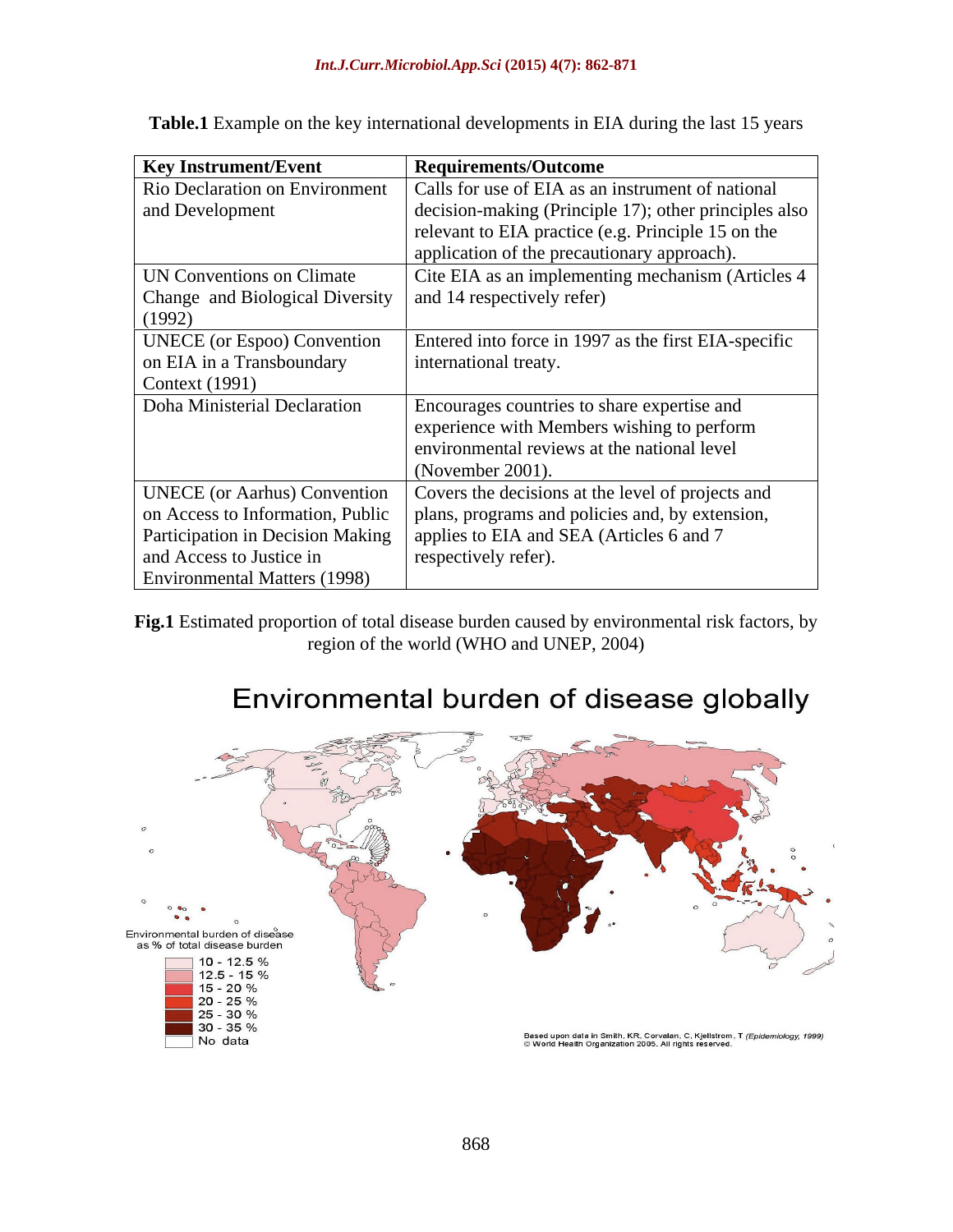### *Int.J.Curr.Microbiol.App.Sci* **(2015) 4(7): 862-871**

| <b>Stage</b>           | <b>Activity</b>                                                  |
|------------------------|------------------------------------------------------------------|
|                        | . Submission of Project Information Form (PIF).                  |
|                        | 2. Reviewing the PIF by an Inter-ministerial Central             |
|                        | Licensing Committee (TRC) and classify the project               |
|                        | as:                                                              |
| Screening              | • Category I -EIA is required                                    |
|                        | • Category II -initial EIA is only required                      |
|                        | • Category III -no EIA is required                               |
|                        | • Preparing Terms of Reference (ToR), after consultation         |
| Scoping                | with all stakeholders (determining the issues and                |
|                        | parameters to be addressed in the EIA)                           |
|                        | • Reviewing and approving the ToR by TRC.                        |
|                        | • EIA study is conducted by a qualified team                     |
|                        | • EIA study is submitted to the Technical Evaluation             |
| Conducting the EIA/    | Committee (TEC) to evaluate it against:                          |
| Assessment             | $\checkmark$ Conformity to the ToR;                              |
|                        | The methodologies used, the scientific validity and              |
|                        |                                                                  |
|                        | legal value of the evidence presented;                           |
|                        | $\checkmark$ The soundness and compatibility of the impacts with |
|                        | respect to environmental protection, the content of the          |
|                        | environment management plan (EMP), standards, and                |
|                        | other references.                                                |
|                        | • The TEC submits the findings to the Minister of                |
|                        | Environment to make a decision.                                  |
| Setting the Mitigation | • Designing strategies to avoid or mitigate potential            |
| Measures/Management    | negative impacts and enhance potentially positive ones.          |
|                        | • Approval/disapproval is notified to the proponent within       |
| Decision and           | 45 days.                                                         |
| Approval               | • EIA is deemed to be accepted in case no decision was           |
|                        | made within the 45 days after the submission of the EIA          |
|                        | report.                                                          |
| Licensing              | • Issuing the license- upon the approval of the EIA report.      |
| Monitoring             | • Follow up on the implementation of the Environment             |
|                        | Management Plan and reporting the results of                     |
|                        | monitoring.                                                      |

## **Table.2** Summary of the Jordan EIA Procedures

EIA has a potential and important function health may be improved as part of the in enhancing positive effects of the development process (i.e. plans, programs development in jordan; therefore, the and projects). However, the present work inclusion of health in this process would suggests that there are some improvements consolidate and support such function via in the integration of human health in EIA providing an opportunity to demonstrate practice in Jordan if we compare the EIAs ways in which both the environment and the conducted five years ago and those recently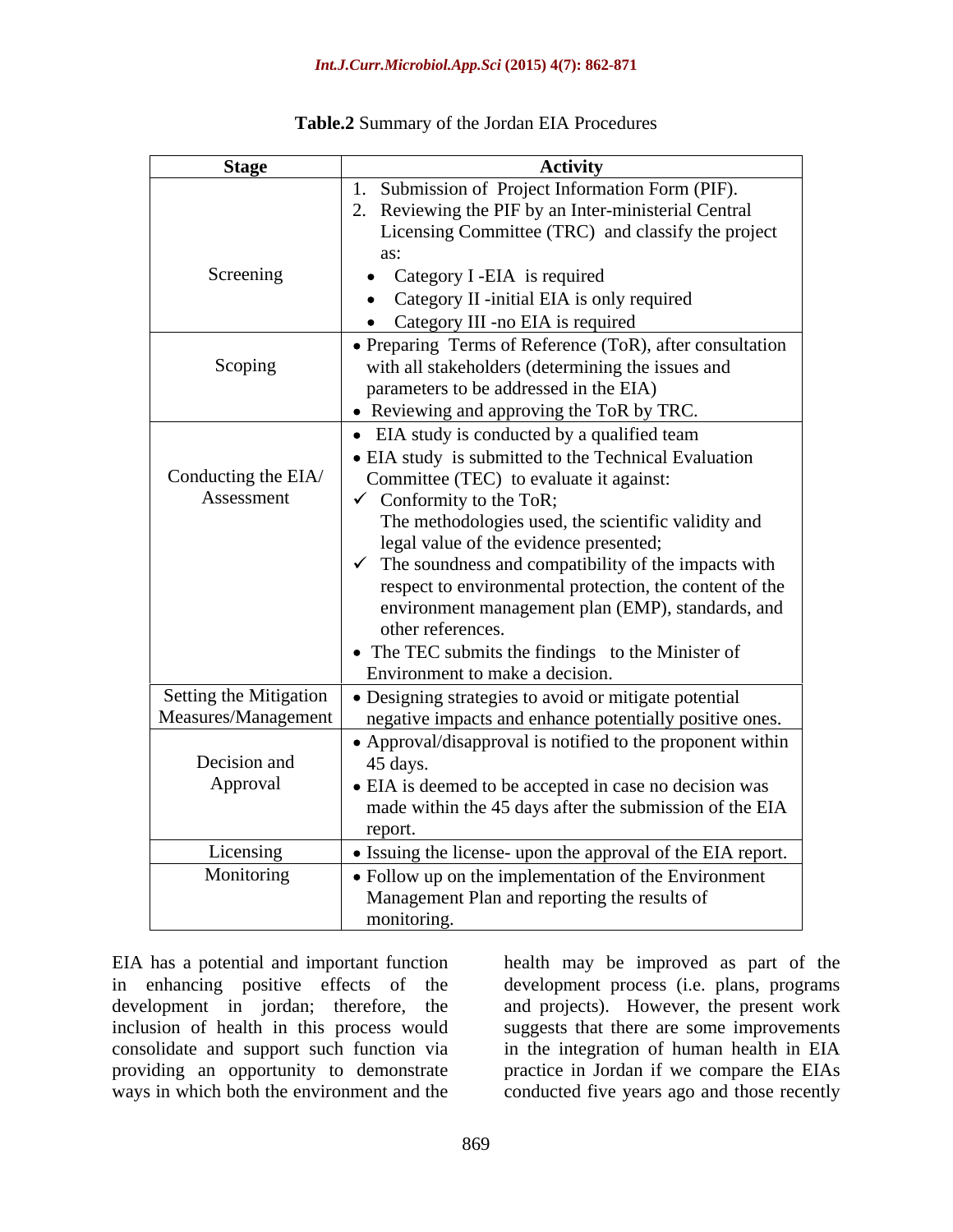performed. However, the existing Davies K, Sadler B., 1997. Environmental institutional and legal framework of EIA and Assessment and Human Health: the EIA process itself are not sufficient at present to promote the incorporation of

management system and in particular the EIA practices in Jordan, both provide a El-Fadl K, El-Fadel M., 2004. Comparative framework for improving the inclusion of assessment of EIA systems in MENA health into EIA. However, it is necessary to countries: challenges and prospects, establish an explicit a guidelines that Environmental Impact Assessment<br>describes the country's regulatory Review. 24 553–593. describes the country's regulatory Review. 24 553–593. framework as well as a Franssen EAM, Staatsen BAM, Lebret E., 2002. methodology/approach (combination qualitative quantitative) to ensure an environmental impact assessment: the case<br>of Amsterdam Airport Schiphol.

Also, a special consideration should be  $\frac{\text{Review. 22(6):633-653}}{\text{Given E 1988 WHO interest}}$ made to improve the capacities of EIA practitioners on the identification of health and environment linkages. The present work has concluded that the priority of health Hyman. considerations (and the scope of the health effects) and the extent to which it could be integrated in EIA is usually determined by EIA practitioners themselves as well as by assessment in New South Wales, Australia:<br>auditing health impacts within type and size of the project and its potential effects in addition to the public concerns by the projects. Environmental Impact

- Banken R. 1999. From concept to practice: in environmental assessment. Canad J
- Beanlands, G.E., and P.N. Duinker, 1983. An 2007c. Health impact assessment and Resource and Environmental Studies,; 10): 198–201.
- Bhatia R, Wernham A., 2008. Integrating human assessment: an unrealized opportunity for Kemm JR., 2000. Can Health Impact 116(8):991-1000.
- Assessment and Human Health: Perspectives, Approaches, and Future Directions. Ottawa: Health Canada.
- human health in the EIA practices.<br>1993. National Framework for In conclusion, the existing environmental and Environmental and Health Impact Assessment. Draft. University of W Ewan, D., Young, A., Bryant, E. and Calbert, D., 1993. National Framework for Environmental and Health Impact Assessment. Draft. University of W ollongong, Australia.
	- assessment of EIA systems in MENA countries: challenges and prospects, Environmental Impact Assessment Review. 24 553–593.
- effective inclusion of health in EIA.<br>
Environmental Impact Assessment Assessing health consequences in an environmental impact assessment: the case of Amsterdam Airport Schiphol. Environmental Impact Assessment Review. 22(6):633–653.
	- Giroult E., 1988. WHO interest in environmental health impact assessment. In: Wathern P, editor. Environmental impact assessment: theory and practice. London, UK, Unwin Hyman.
- about that project.<br>Assessment Review. 29: 310–318. Harris PJ, Harris E, Thompson, S, Ben Harris- Roxas BF, Kemp L., 2009. Human health and wellbeing in environmental impact assessment in New South Wales, Australia: auditing health impacts within environmental assessments of major projects. Environmental Impact
- **References** even be a set overview of the regulatory planning system including the social determinants of health and consideration of health impacts. NSW Harris P, Harris-Roxas B, Harris E., 2007b. An in New South Wales: identifying points of intervention for health impact assessment and consideration of health impacts. NSW Public Health Bull.18(9-10): 188-91.
	- Public Health; 90(1); S27–30. 
	Harris PJ, Harris-Roxas BF, Harris E, Kemp L., ecological framework for environmental urbanization. Lessons from the NSW HIA impact assessment in Canada. Institute for Project. NSW Public Health Bull. 18(9– 2007c. Health impact assessment and urbanization. Lessons from the NSW HIA Project. NSW Public Health Bull. 18(9 10): 198–201.
	- Dalhousie University, Nova Scotia. 
	Haines A, Cassels A., 2004. Can the millennium health into environmental impact  $394-397$ . Haines A, Cassels A., 2004. Can the millennium development goals be attained? BMJ. 329:<br>394–397. 394 397.
	- environmental health and justice. Assessment fulfil the expectations it raises? Environmental Health Perspectives. Public Health. 114, (6): 431-433. Kemm JR., 2000. Can Health Impact